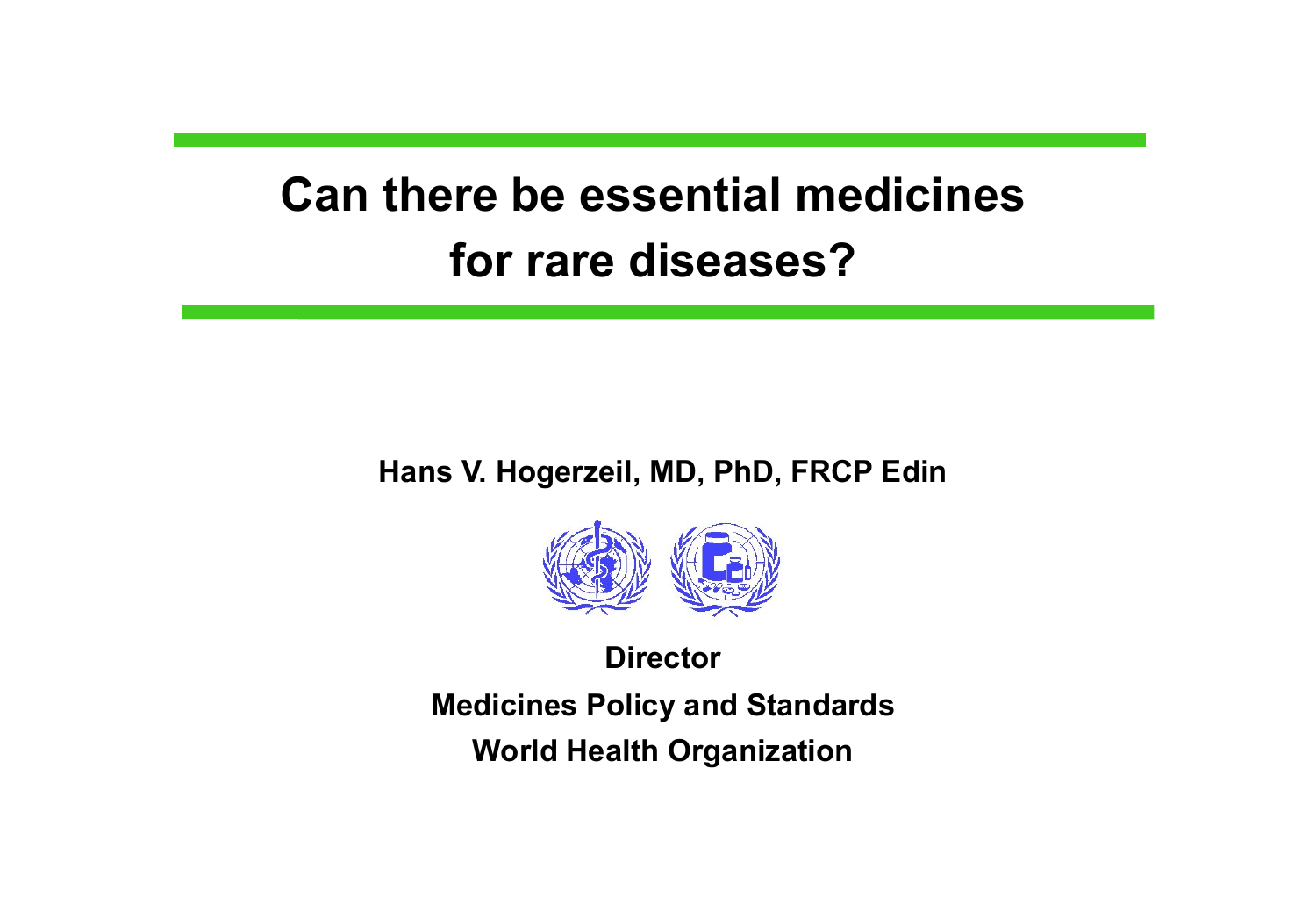## **Overview**

- Orphan diseases, rare diseases, neglected diseases
- The concept of essential medicines
- **Essential medicines for rare diseases?**

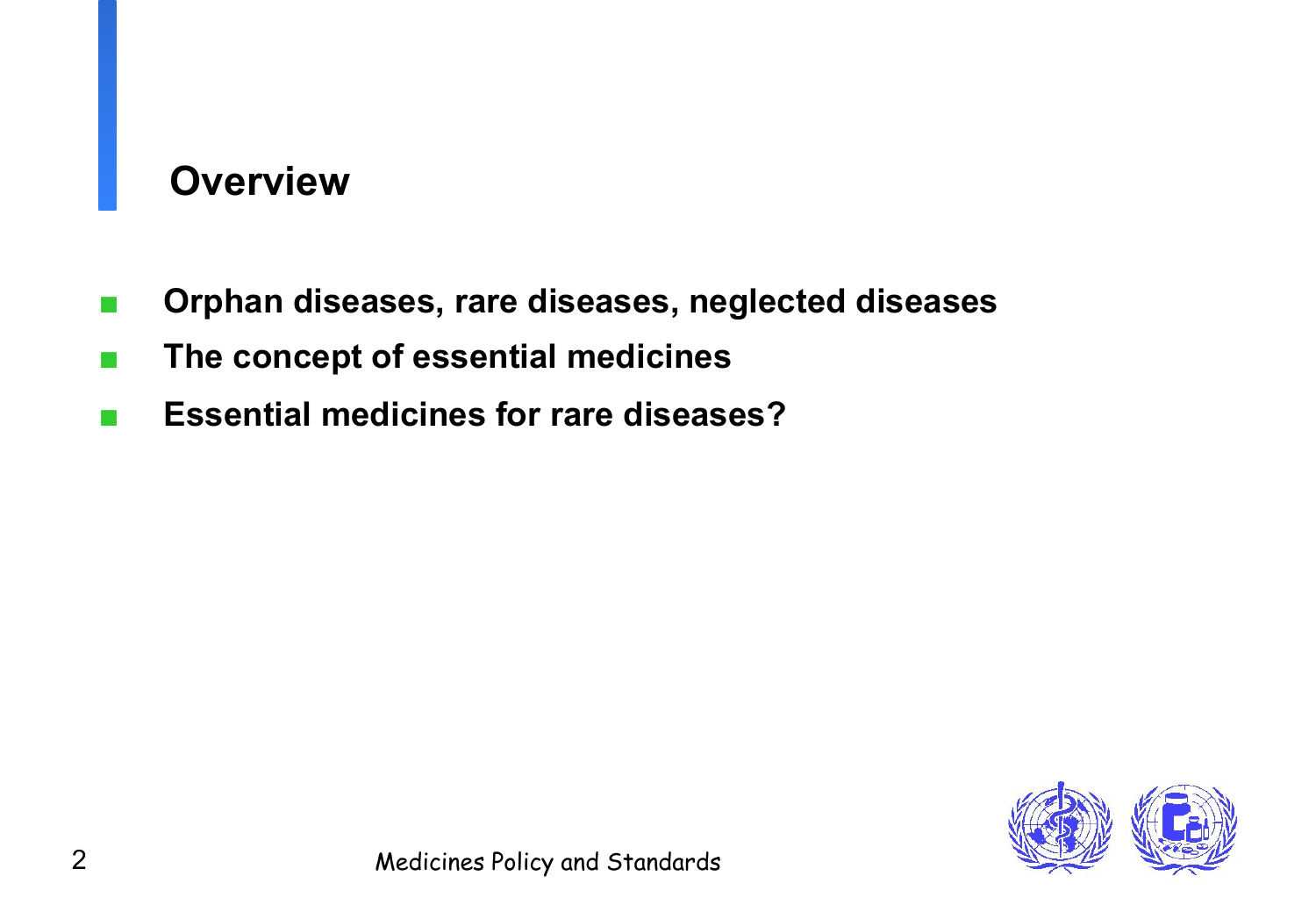### **Rare diseases**

- 5000-8000 rare diseases, 80% of genetic origin
- **Prevalence <5/10,000 (EU) or <6/10,000 (USA)**
- **EU: About 6-8% of the population (30 million) have a rare disease**
- **For 60% some (symptomatic) treatment is possible**
- Often not recognized and/or not treated

*Ref:* **Priority Medicines for Europe and the World – a public health approach to innovation.** WHO/EDM, 2004; background paper 7.5 Orphan diseases

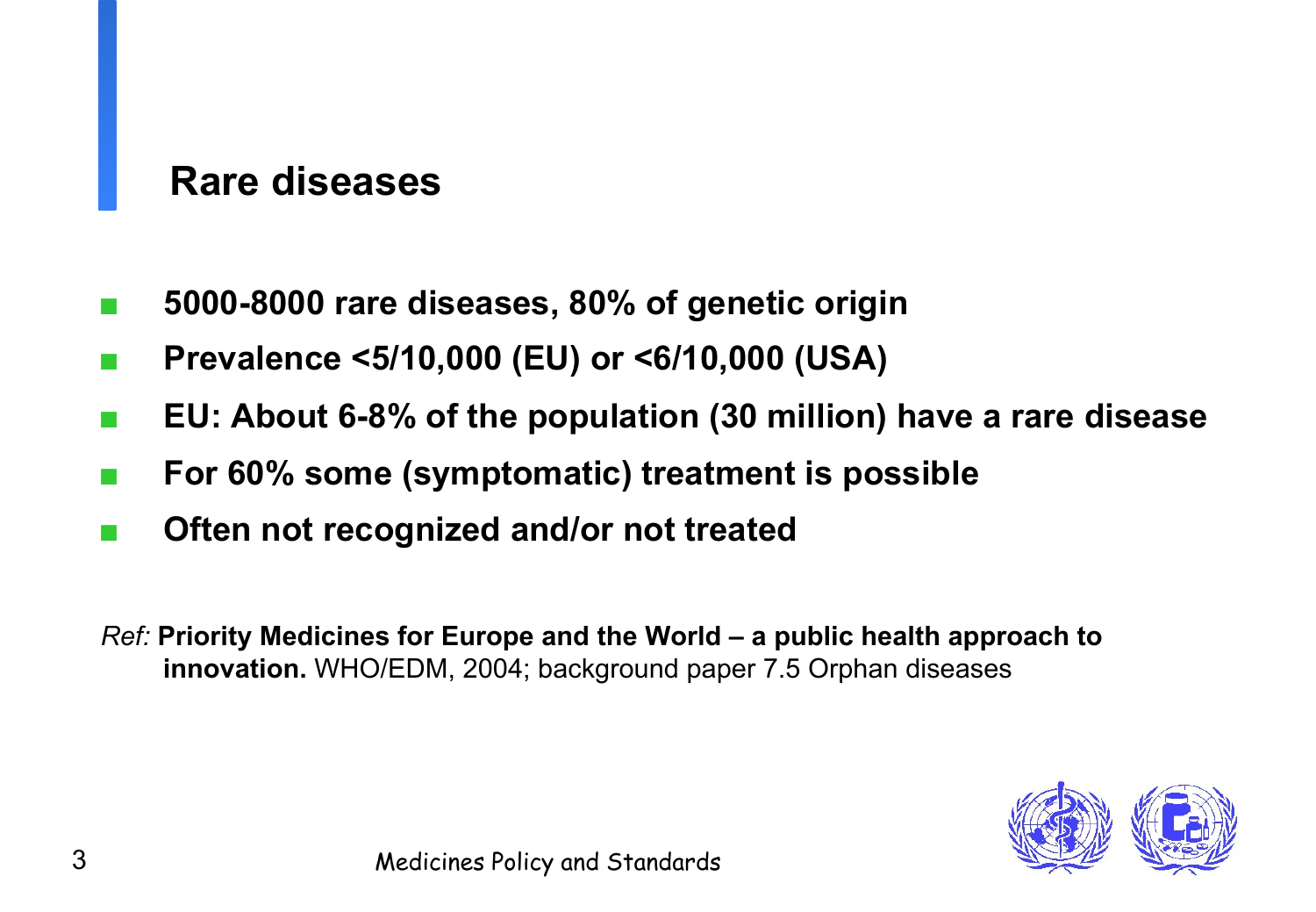### **Examples of rare diseases**

- 
- 
- **Rare in Europe but**
- 

Well-known: **Cystic fibrosis, haemophilia, SARS** ■ **Regional: Thalassaemia, G6PD deficiency** 

**frequent elsewhere: TB, malaria, HIV/AIDS** 

■ **Migrating: Sickle cell anaemia, TB, ?SARS** 

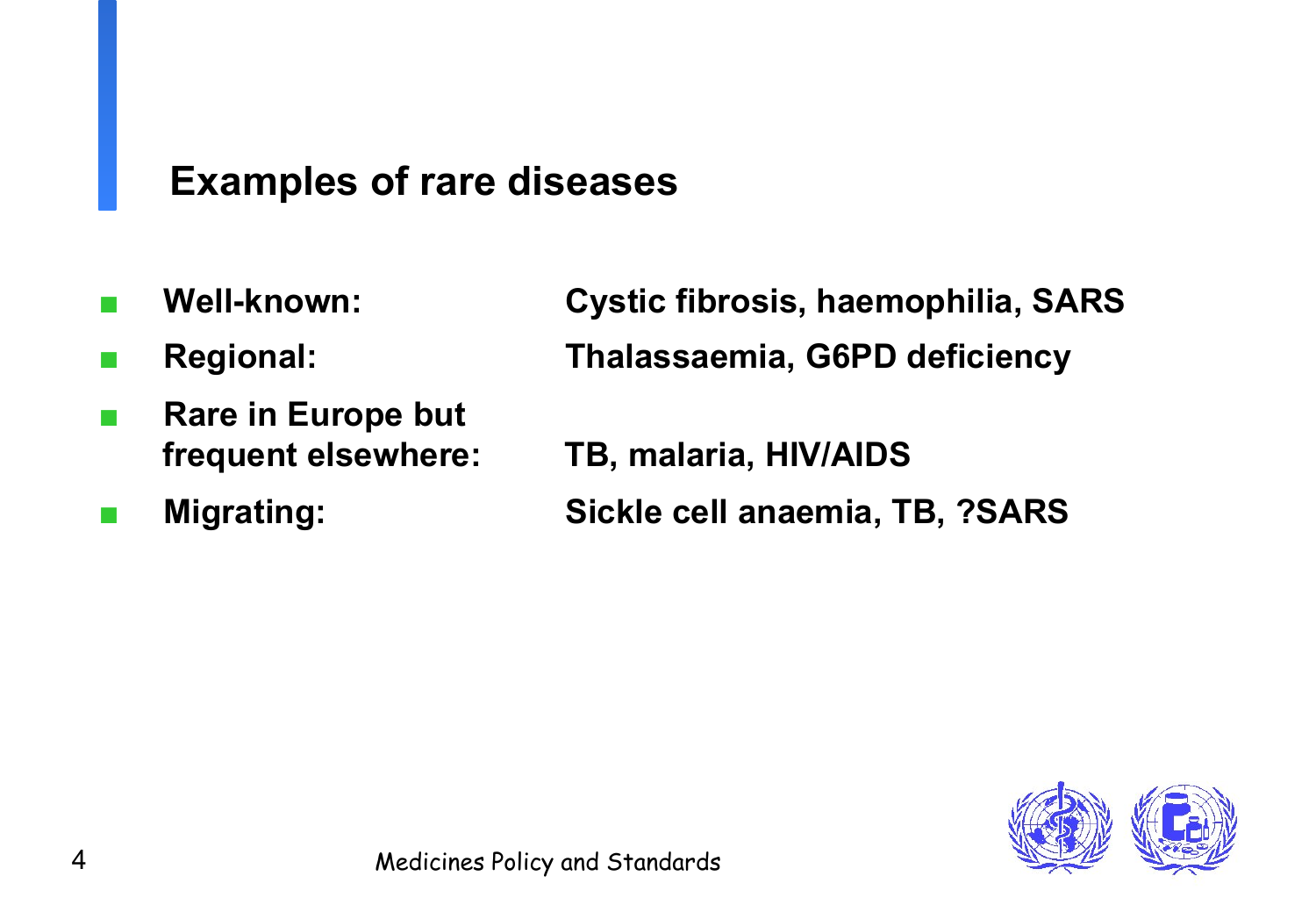## **Orphan diseases: rare or neglected?**

### **Rare diseases**

- Life-threatening or severely debilitating (1300 well described)
- Too rare to create a profitable market for drug development
	- ➤ **Cystic fibrosis, haemophilia, etc**

### **Neglected diseases**

- **Rare in rich countries but common in developing countries, no profitable market for drug development**
	- ➤ **Malaria, TB, paediatric HIV/AIDS, sleeping sickness, leishmaniasis, Chagas' disease, Buruli ulcer**

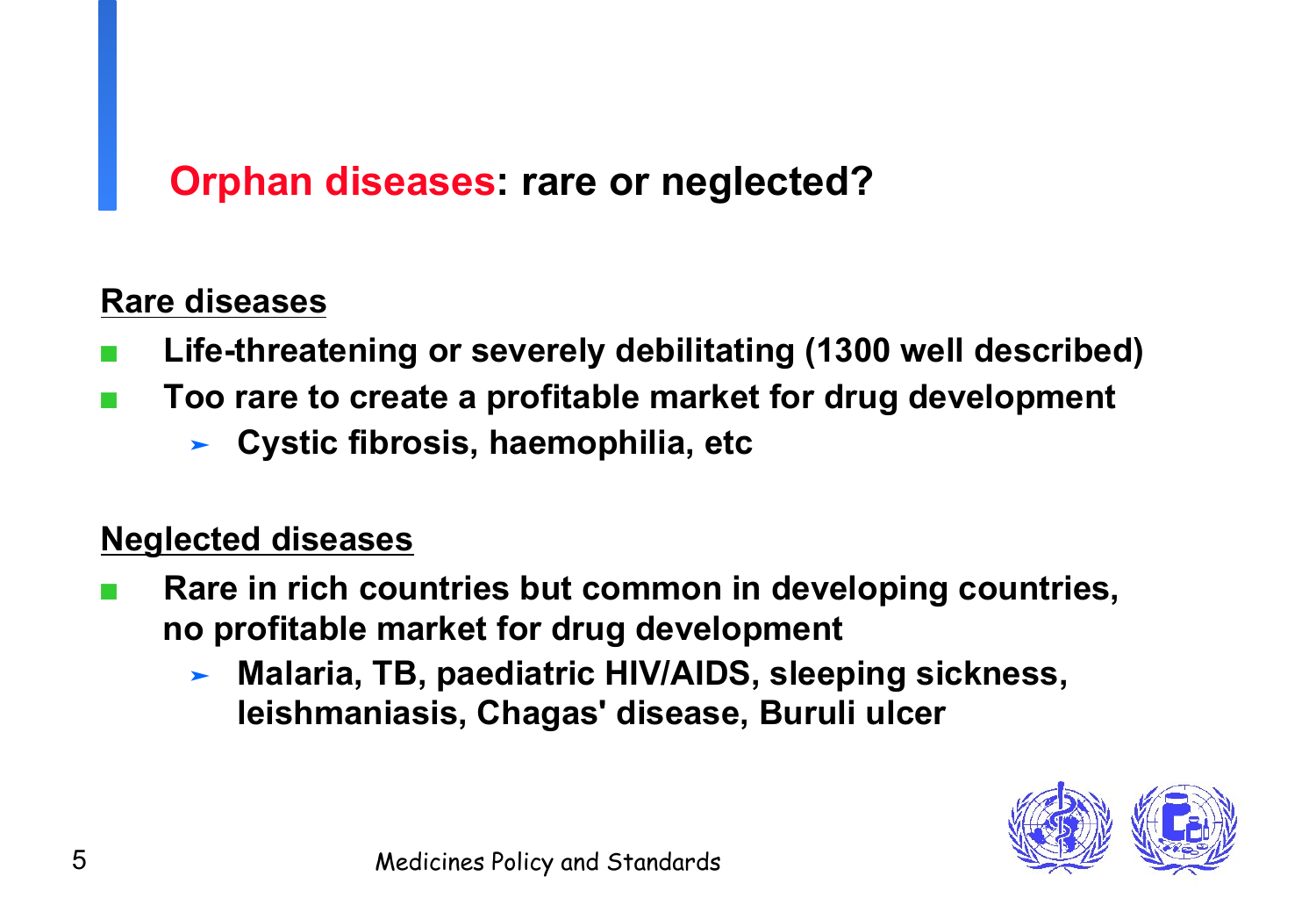## **Essential Medicines**

**WHO Model List updated every 2 years since 1977** 

**Definition: Essential medicines are those that satisfy the priority health care needs of the population** 

**Selection criteria: Disease prevalence, evidence on efficacy and safety, comparative cost-effectiveness** 

**Purpose: Essential medicines are intended to be available at all times, in adequate amounts, in the appropriate dosage forms, with assured quality, and at a price the individual and the community can afford.** 

**Implementation: Flexible and adaptable; which medicines are regarded as essential remains a national responsibility.**

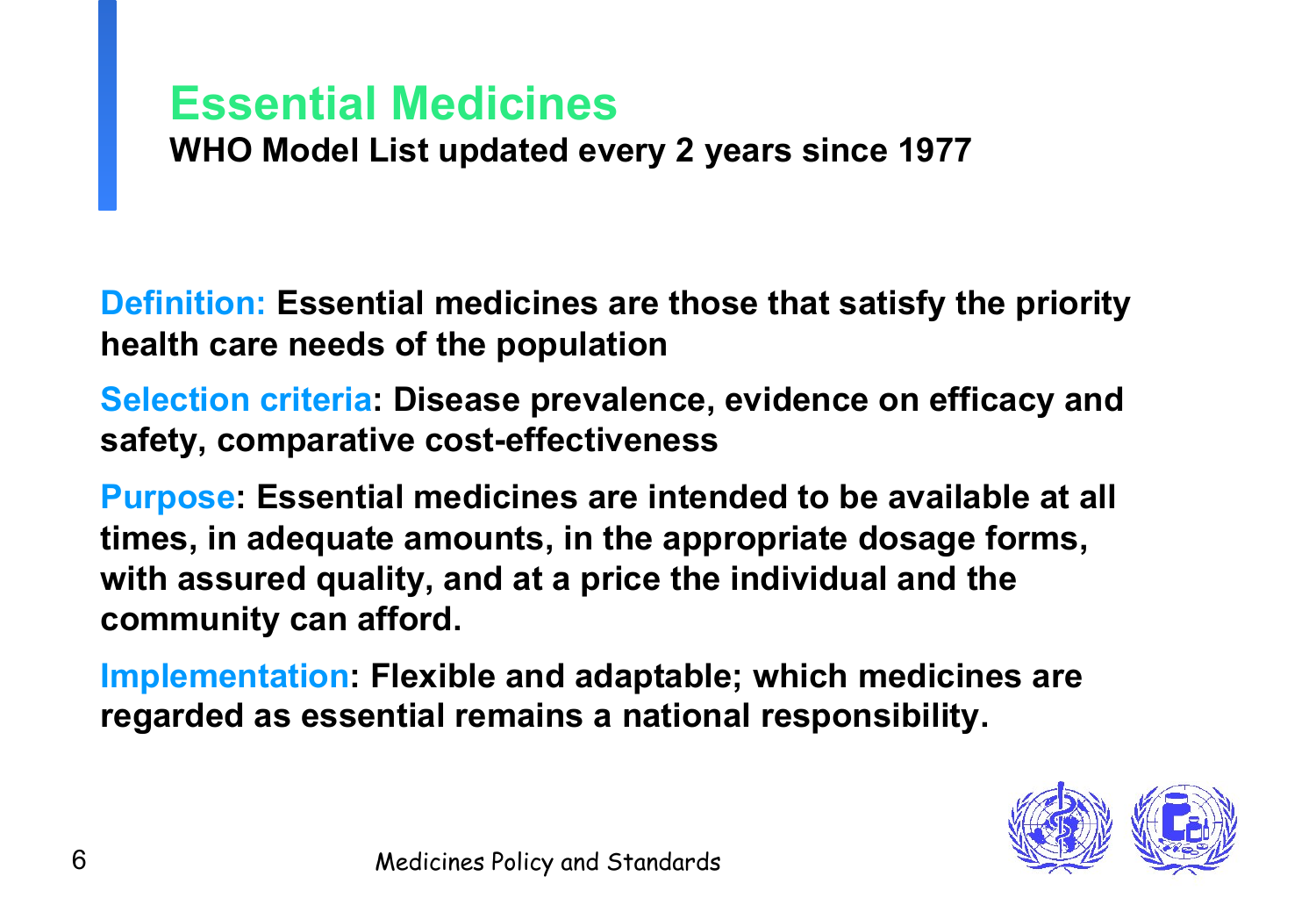### **The Essential Medicines Target**

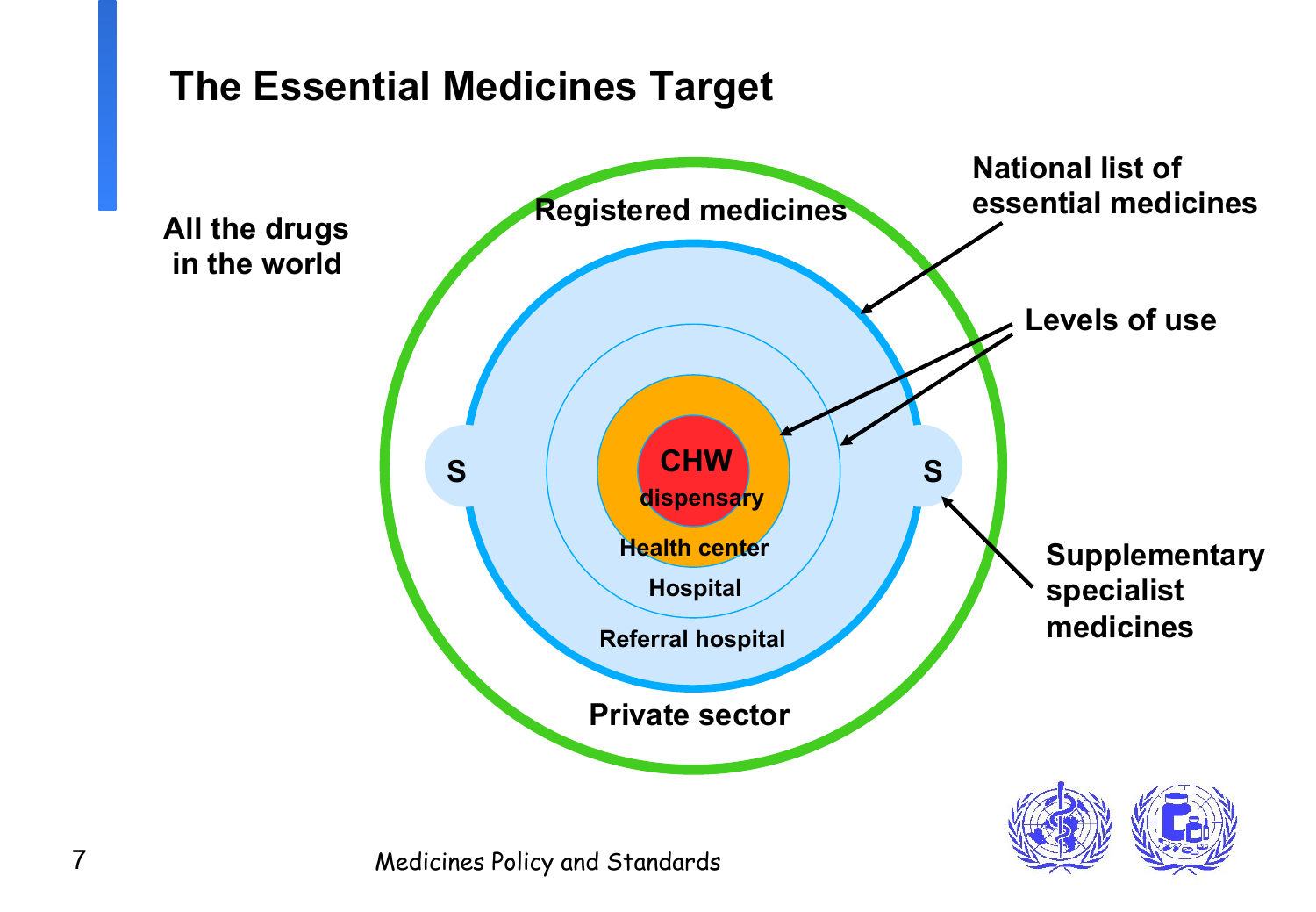### **Number of countries with a national list of essential medicines (latest count)**



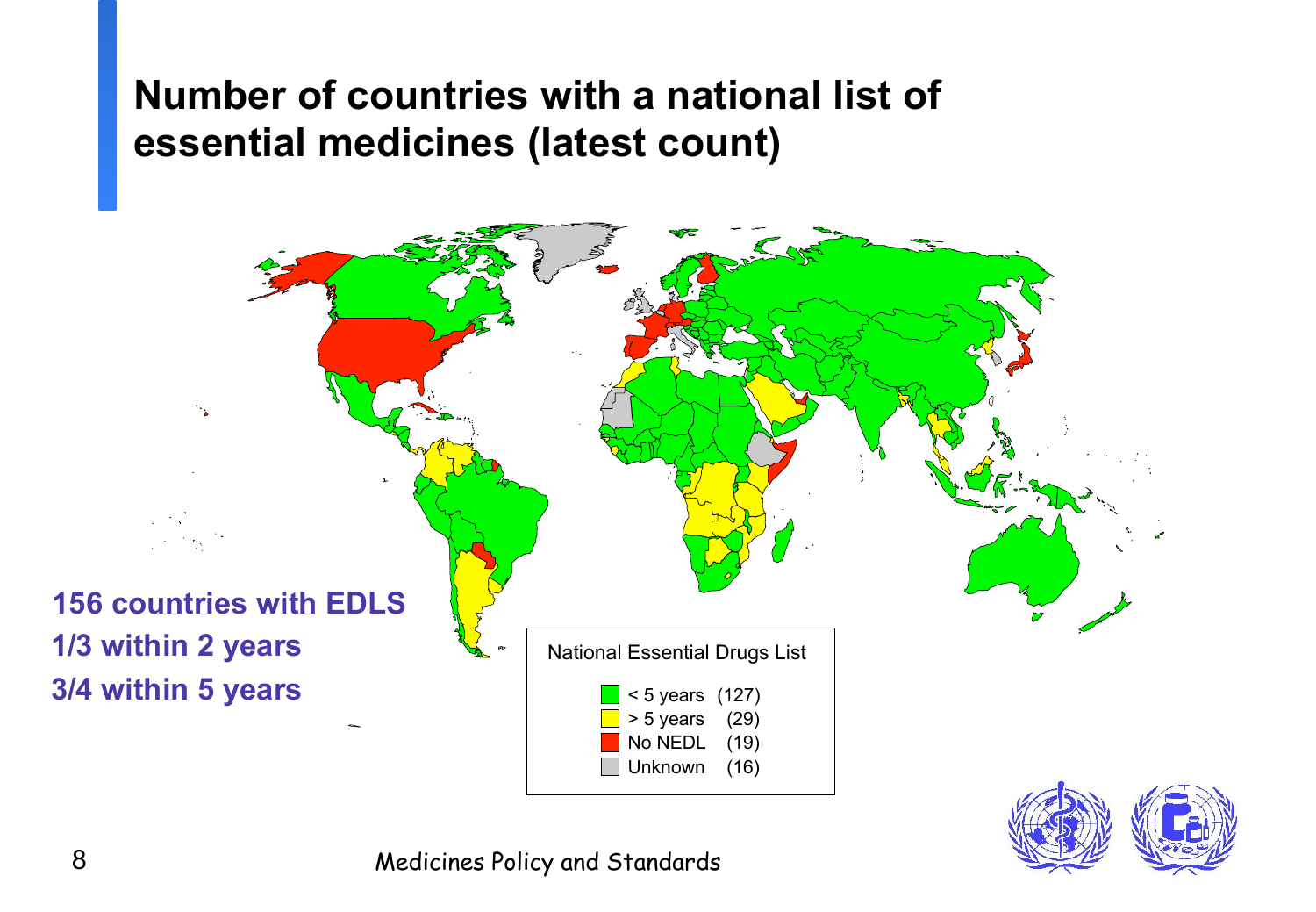### **Request from China (e-mail 23 December 2004)**

### **Merry Christmas!**

**I'm X.A. from the State Food and Drug Administration of China. I work in the Essential Medicine Department of Drug Reevaluation Center. During the process of revising the National Essential Medicine List (NEML) this year, we have a technical question to ask you. There is one medicine which is named orphan drug, it's effective but it's also at a price most Chinese can't afford. We want to know whether such a drug can be included in NEML.** 

We are looking forward your reply. X.A.

 **Do You Yahoo!?** 注册世界一流品质的雅虎免费电邮

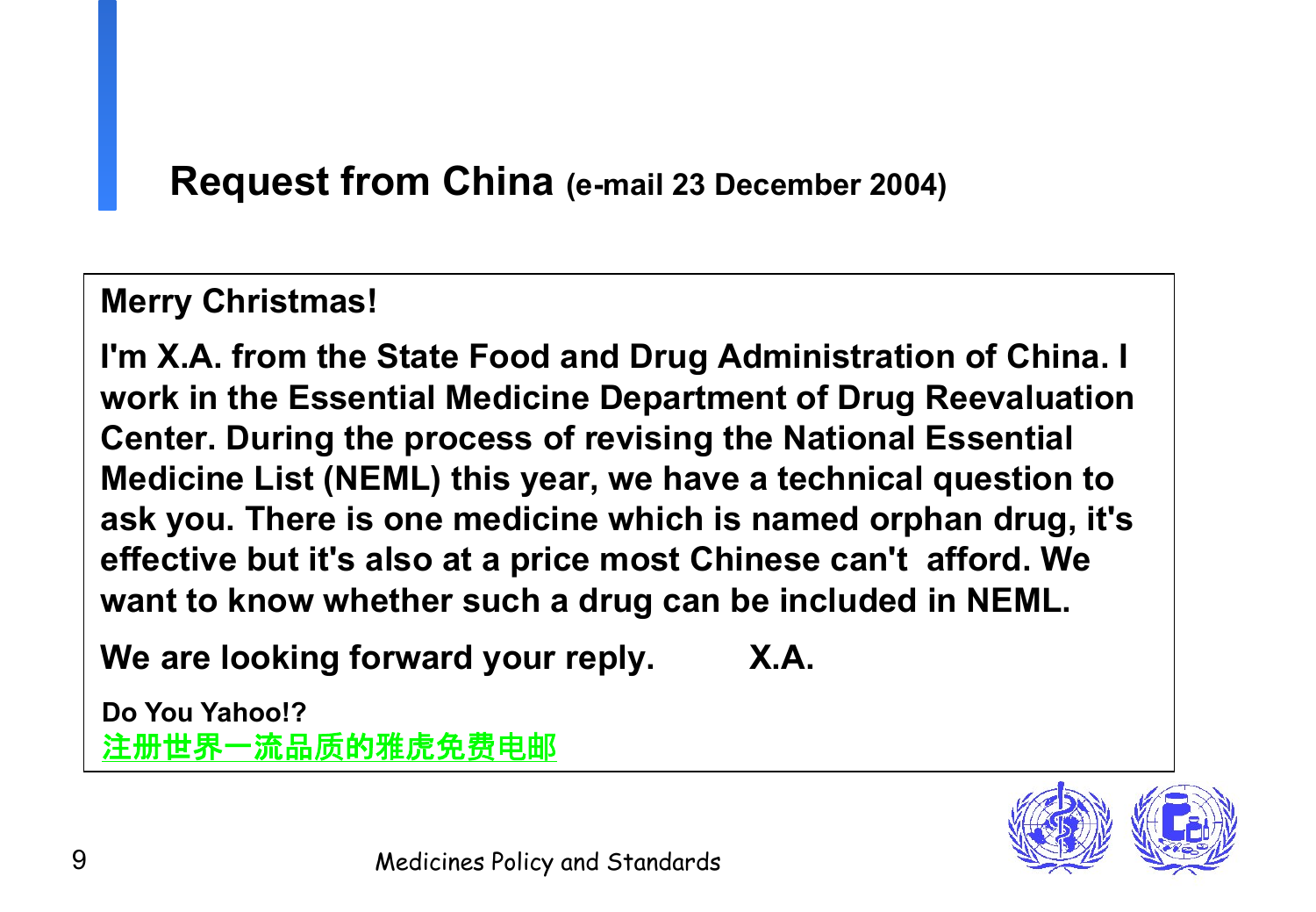## **Example of a question the WHO Expert Committee is struggling with:**

- In 2003 Factor VIII and Factor IX were listed for possible **deletion in 2005 because "***the public health relevance and/or efficacy and/or safety has been questioned***".**
- The treatment is effective to improve the quality of life, but it **costs \$ 40,000 – \$150,000 per patient per year. Can this be called an essential medicine?**

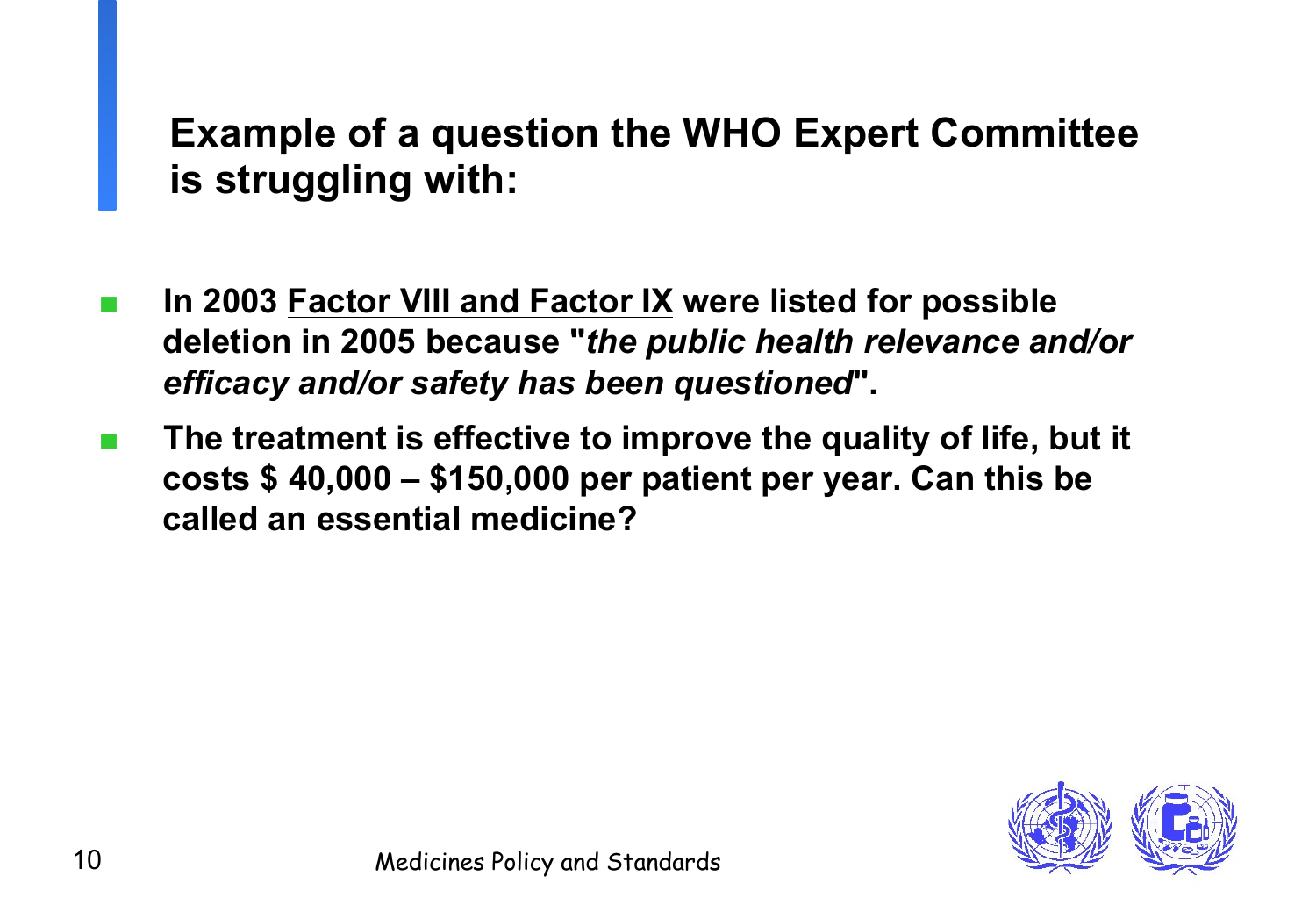# **Can a medicine for a rare disease ever be an essential medicine?**

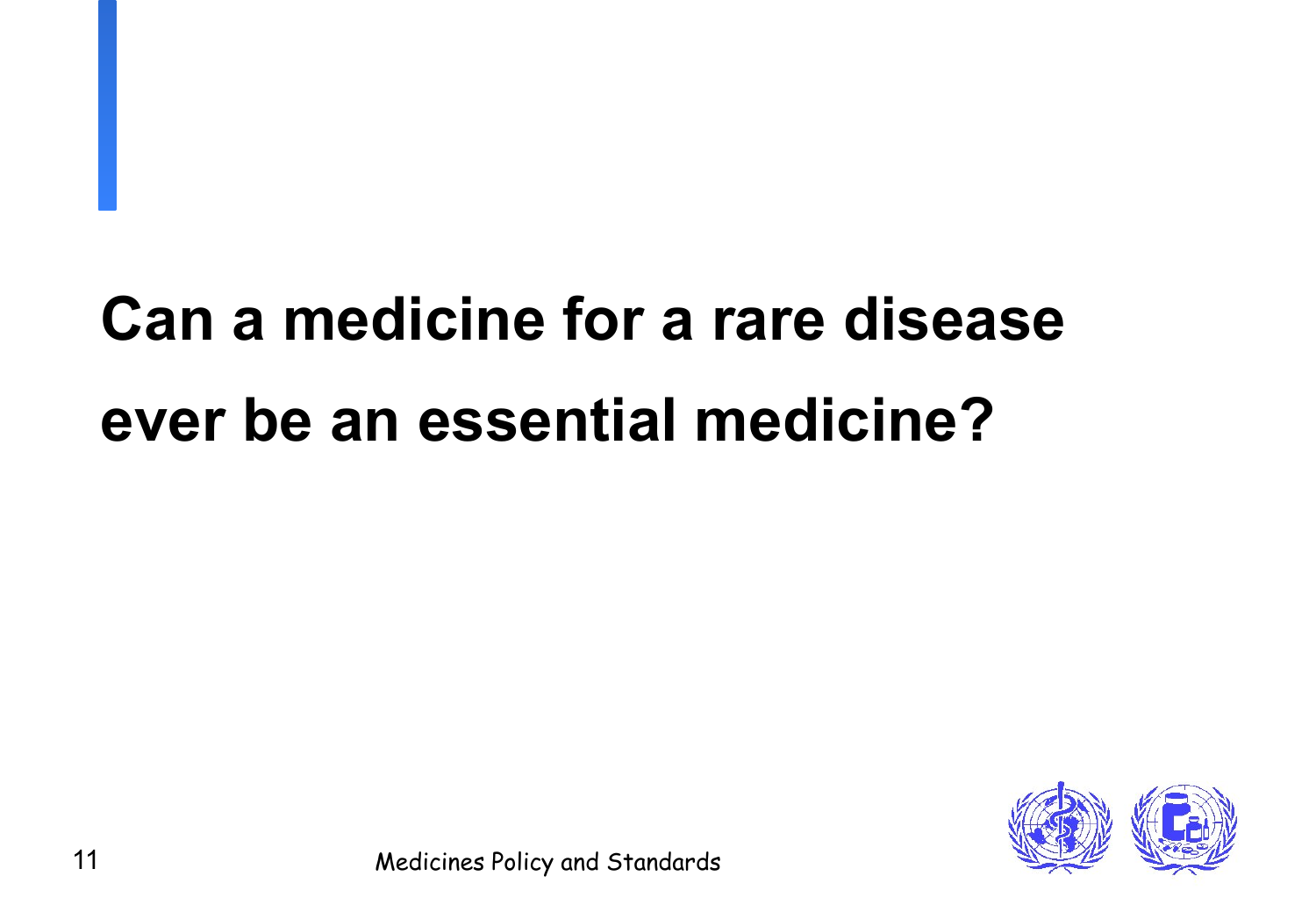### **Essential medicines for rare diseases? WHO Core List**

**A list of minimum medicine needs for a basic health care system, listing the most efficacious, safe and cost-effective medicines of priority conditions. Priority conditions are selected on the basis**  of current and estimated future **public health relevance** and **potential for safe and cost-effective treatment** 

**National prevalence (thalassemia, sleeping sickness)** **How cost-effective is the treatment?**

**What is cost-effective is not always affordable**

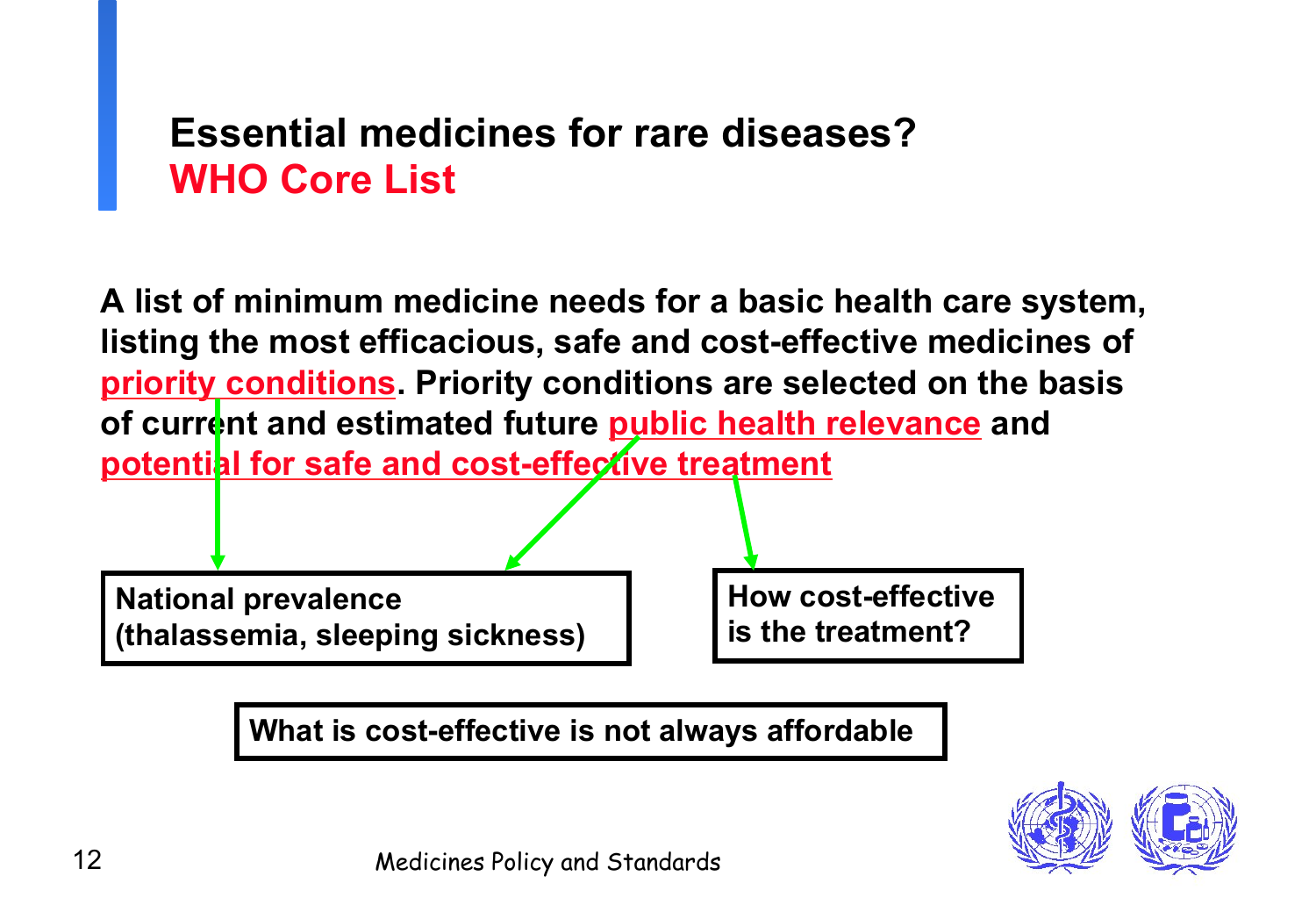**Can a medicine for a rare disease be included on a national list of essential medicines?** 

**A national list of essential medicines guides training, supply in the public sector, and reimbursement.** 

**A medicine for a "rare" disease can be included, if:** 

- **Treatment exists which is effective and safe**
- **Cost-effectiveness of the treatment is better than of the treatment of other diseases**
- Cost of the total treatment is affordable for the system (not too **expensive, not too many patients)**

| <b>Ideal scenario:</b> | Few patients, cheap cost-effective treatment |
|------------------------|----------------------------------------------|
| <b>Worst scenario:</b> | Few patients, very expensive somewhat        |
|                        | effective treatment                          |
| <b>Real world:</b>     | Many patients, very expensive somewhat       |
|                        | effective treatment<br>$\sqrt{\frac{2}{3}}$  |

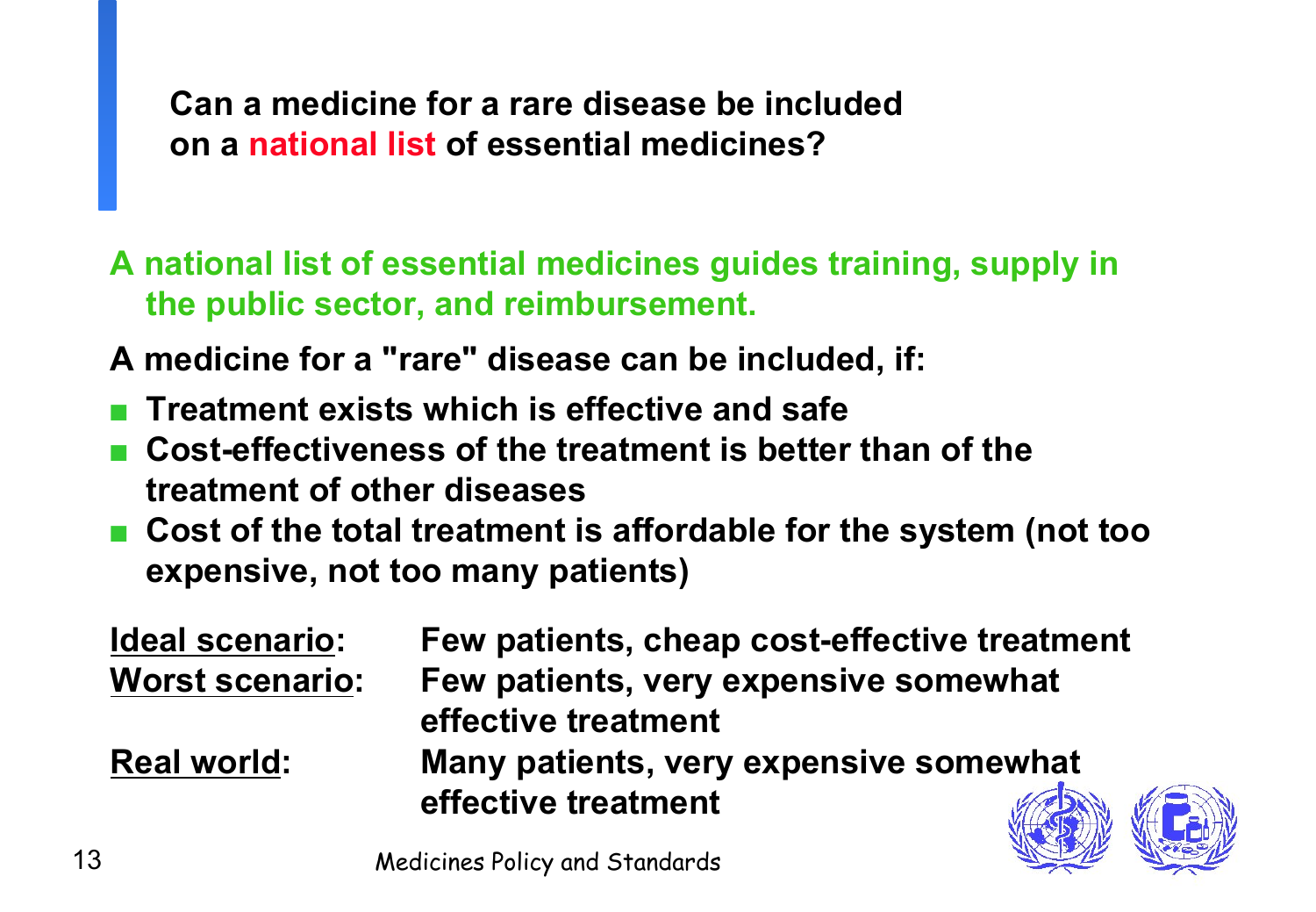## **Comparative cost-effectiveness: offers the treatment value for the money?**

- Vaccinations, free condoms for prostitutes, safe blood **transfusion services: <\$5 per life year saved**
- **Anti-retroviral medicines: \$300-600 per life year saved**
- Factor VIII and IX for haemophilia: >\$25,000/life year saved
- **Developing countries:** 
	- ➤ **You can spend your money only once**
	- ➤ **Whom do you chose to ignore?**

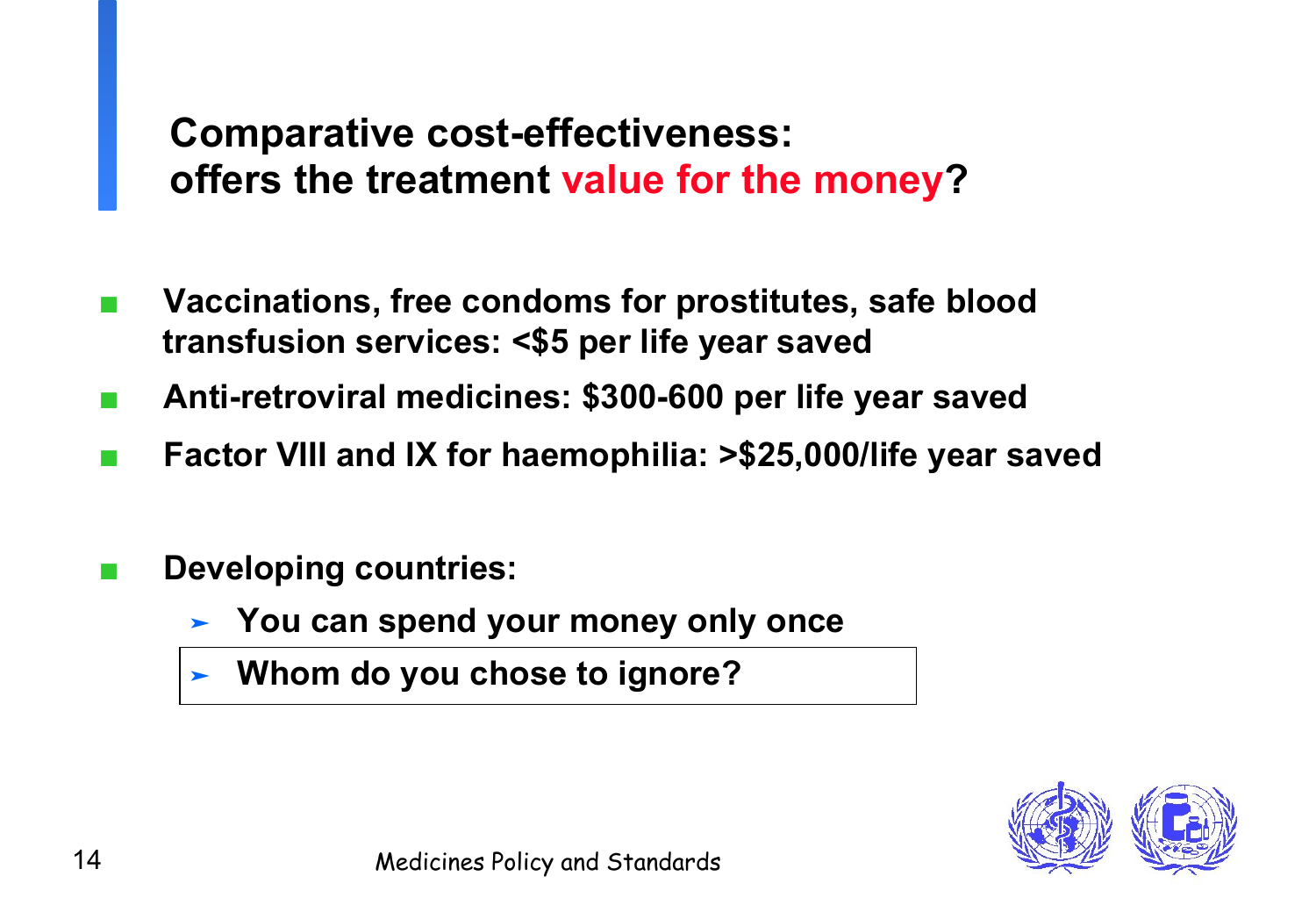## **Can there be essential medicines for rare diseases? Conclusion (1): National lists in developing countries**

**Disease common (neglected disease):** 

- **Treatment cost-effective (e.g. <\$300/DALY): medicine listed**
- If most cost-effective treatment is costly: medicine listed; **but reduce the price, ration its use and rely on special funds**

### **Disease rare:**

- **Treatment cost-effective (e.g. <\$300/DALY): medicine not listed, but treatment through "supplementary list" for special centres**
- **Treatment less cost-effective than treatments for common diseases (e.g. >\$300/DALY): no listing, no systematic public supply or reimbursement; but supply remains possible in private sector**

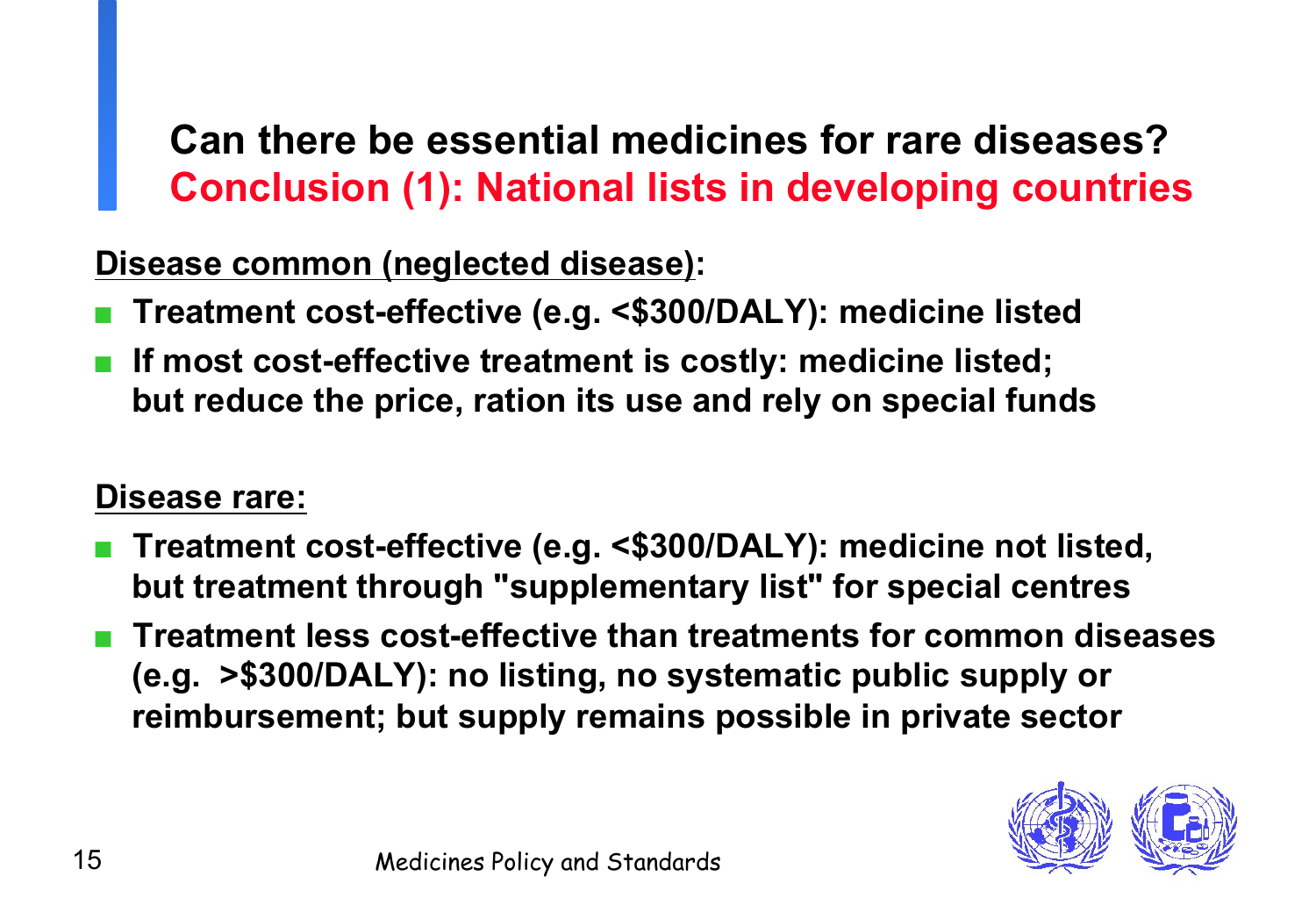### **Can there be essential medicines for rare diseases? Conclusion (2): National lists in richer countries**

- Higher cost (e.g. <\$25,000/DALY) are usually accepted for **public supply and reimbursement schemes**
- **For still higher costs, special support funds or specific political decisions may be needed**

#### **Interesting discussion:**

**Is access to essential medicines as a Human Right restricted by a national list of essential medicines?**

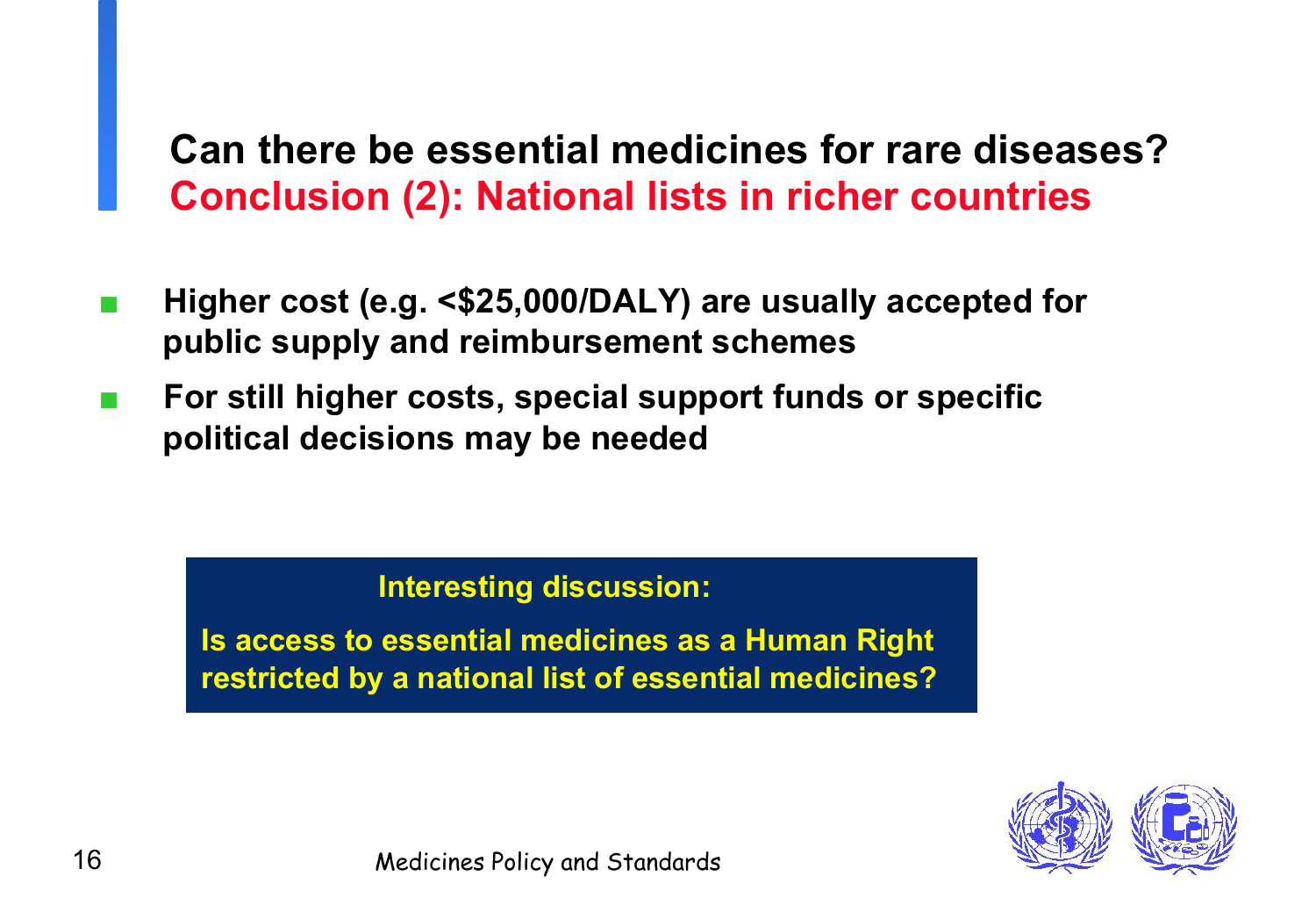## **Can there be essential medicines for rare diseases? Conclusion (3): WHO Model List of Essential Medicines**

**If rare in rich countries but common in some countries/regions:**

- **The most cost-effective treatment should be listed**
- **Treatment should preferably be cost-effective at <\$300/DALY; if more expensive, a global effort is needed to reduce prices.**

### **If generally rare in all countries:**

No public health priority; no justification for WHO listing; but **WHO information and reasoning can be useful to countries** 

**A disease should be non-rare somewhere in the world for the treatment to become "essential" for WHO**